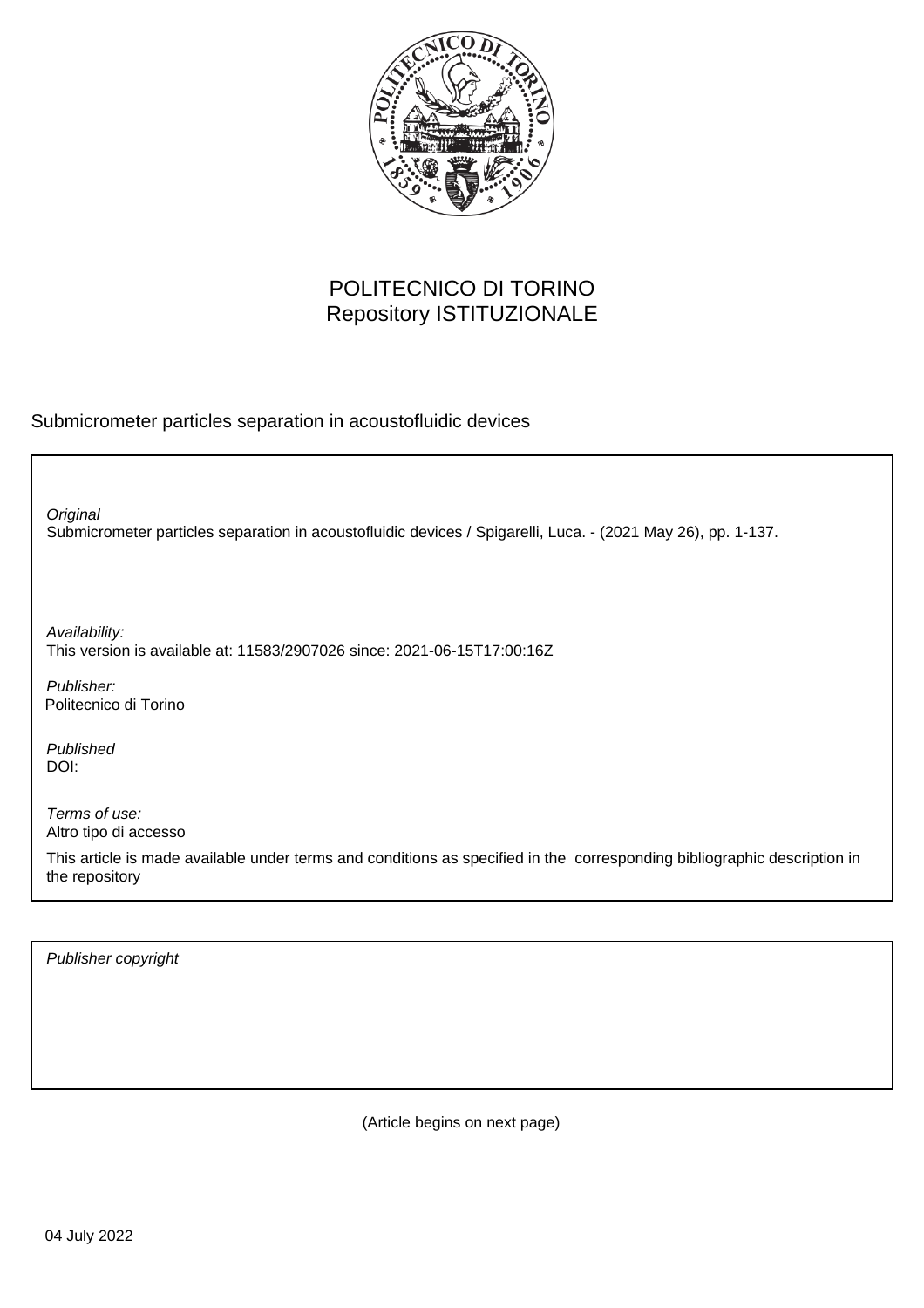Early diagnosis has become one of the main tasks for modern medical research, in particular for genetic hereditary diseases and tumours. One of the most used approaches to perform a liquid biopsy is the blood test, in spite of two main limitations. Firstly, the knowledge about specific biomarkers is weak. The second limitation regards not just the type of biomarker, but also its concentration. Since a great amount of information about the body is carried inside the blood, an efficient blood analysis represents a powerful tool in healthcare strategy. Recently, attention turns to cell released vesicles called Extacellular Vesicles. Due to their role as carrier of information for intercellular communication Extracellular Vesicles represent a feasible way to support early diagnosis. Thus, their biogenesis, biostructure and efficient isolation have gained interest. One of the main expanding areas of research focuses on exosomes, which are lipid bilayer membrane vesicles released by almost every mammalian cell type. Different laboratory protocols which exploit conventional techniques, such as ultracentrifugation, are widely used to separate exosomes/nanovesicles from biological fluids. However, despite their incredibly high efficiency, they are expensive, time consuming, technician dependent and they present low yield. Lab on a Chip technologies have emerged as alternative techniques to overcome these drawbacks.

Different microfluidic systems have been developed based on the most varied strategies for separating nanoparticles, such as acoustophoresis, dielectrophoresis, magnetophoresis, deterministic lateral displacement. This thesis presents the design and optimization of devices that can improve the separation of nanoparticles, e.g. exosomes, in a blood sample. There is heterogeneity in particles dimensions inside the blood, e.g. red blood cells, white blood cells, platelets and extracellular vesicles. Therefore, This thesis first focuses on a pre-cleaning stage, designing a "size-exclusion" device that separate bigger particles through a pillar structured filter. The trapezoidal shaped arrays were optimized using a numerical approach to obtain homogeneous mass flow rate over the filtering modules and low pressure drop along the channel. This led to developing a device that could efficiently stop particles bigger than  $2 \mu m$ . Subsequently a more pioneering technique, called acoustophoresis, was adopted with the aim of separating smaller particles. In this technique, ultrasound acoustic waves are used to generate a force for manipulation of particles inside a microfluidic channel. The main aim here was to increase the separation efficiency of the acoustophoretic systems and thus decrease the critical size of the particles, which is main limit of this technique. The first aspect that was attended to was the influence of the aspect ratio of the channel cross-section on the focusing efficiency of the particles. A 2D cross-section of a microfluidic channel was considered and validated with a 3D model implemented using the limiting velocity theory. The results show an increase in the focusing efficiency of the particles with higher aspect ratio of the channel cross-section, including sub-micrometer diameters.

Subsequently, the thesis investigates the effect of inhomogeneous fluid on the separation of sub-micrometer particles. "Stabilized concentration profile" was compared to an "acoustic fluid relocation". Both strategies were analysed using a finite element method numerical approach. The percentage of cells col